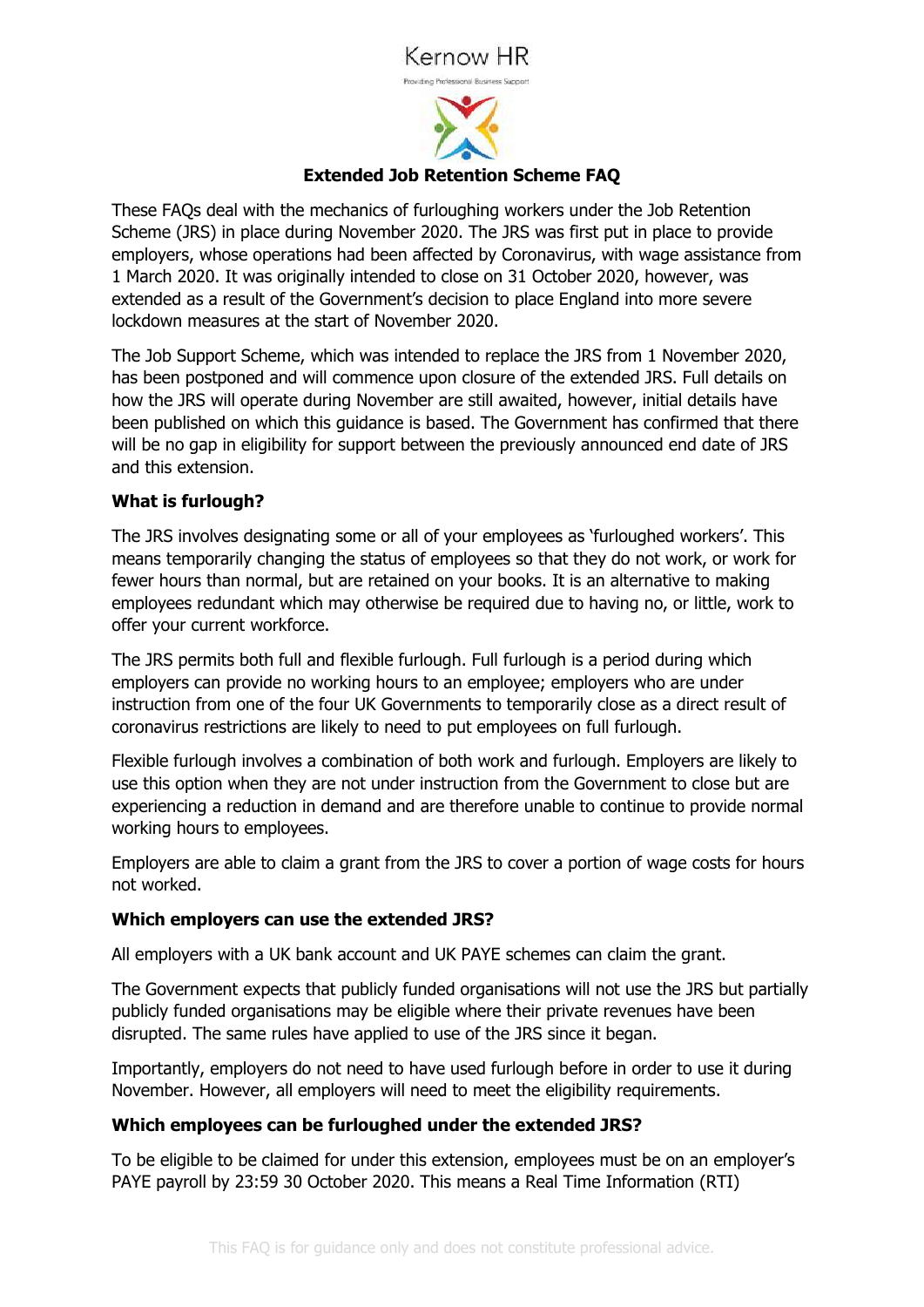submission notifying payment for that employee to HMRC must have been made on or before 30 October 2020.

# Employees do not need to have been furloughed before in order to be placed into the JRS during the extension. However, all employees will need to meet the eligibility requirements.

Employees can be on any type of contract and, if the JRS continues to operate in the same way as previously in respect of its scope, this will include workers, agency workers, office holders (including company directors) and salaried members of Limited Liability Partnerships (LLPs) etc.

## **How much is the grant?**

Eligible employers who furlough eligible employees will be able to obtain a grant from the JRS to cover 80 per cent of furloughed employees' wage costs for unworked hours, to a maximum of £2,500 per employee per month. Businesses will be paid upfront to cover wages costs.

When an employee is on full furlough, no wage contribution is needed from the employer.

Previous flexible furlough rules mean that the employer pays the employee for the hours worked and can claim 80 per cent of wage costs for unworked hours to a maximum which is proportionately reduced in accordance with the number of unworked hours.

In both cases, employers can choose to top up pay to the amount the employee would normally receive.

Employers will need to pay National Insurance and auto-enrolment pension contributions for hours not worked.

The Government will publish further guidance on how to calculate an employee's normal pay, as well as guidance on how to make the claim. When claiming the grant for furloughed hours, employers will need to report and claim for a minimum period of 7 consecutive calendar days.

## **Will I need to obtain agreement from employees to be furloughed under the extended JRS?**

In all cases, you should discuss the situation with employees and agree with them that you are designating them as a furloughed worker, either under full furlough or flexible furlough.

If you had already agreed with employees to be placed into the now postponed Job Support Scheme (Open) or Job Support Scheme (Closed), you will need to revisit the agreement and ensure they agree to be furloughed under the JRS during November and any further possible extension.

The agreement should cover both changes to working hours and a reduction in pay (if you are not choosing to top up pay to the full amount the employee would normally receive). It should also instruct employees to cease to do all work during the furloughed hours.

#### **Can employees take annual leave during furlough from November?**

Further guidance is needed on this; however, it is expected that annual leave will operate in the same way as under previous furlough rules. These rules confirmed that annual leave continues to accrue during furlough. Annual leave can be taken during furlough but